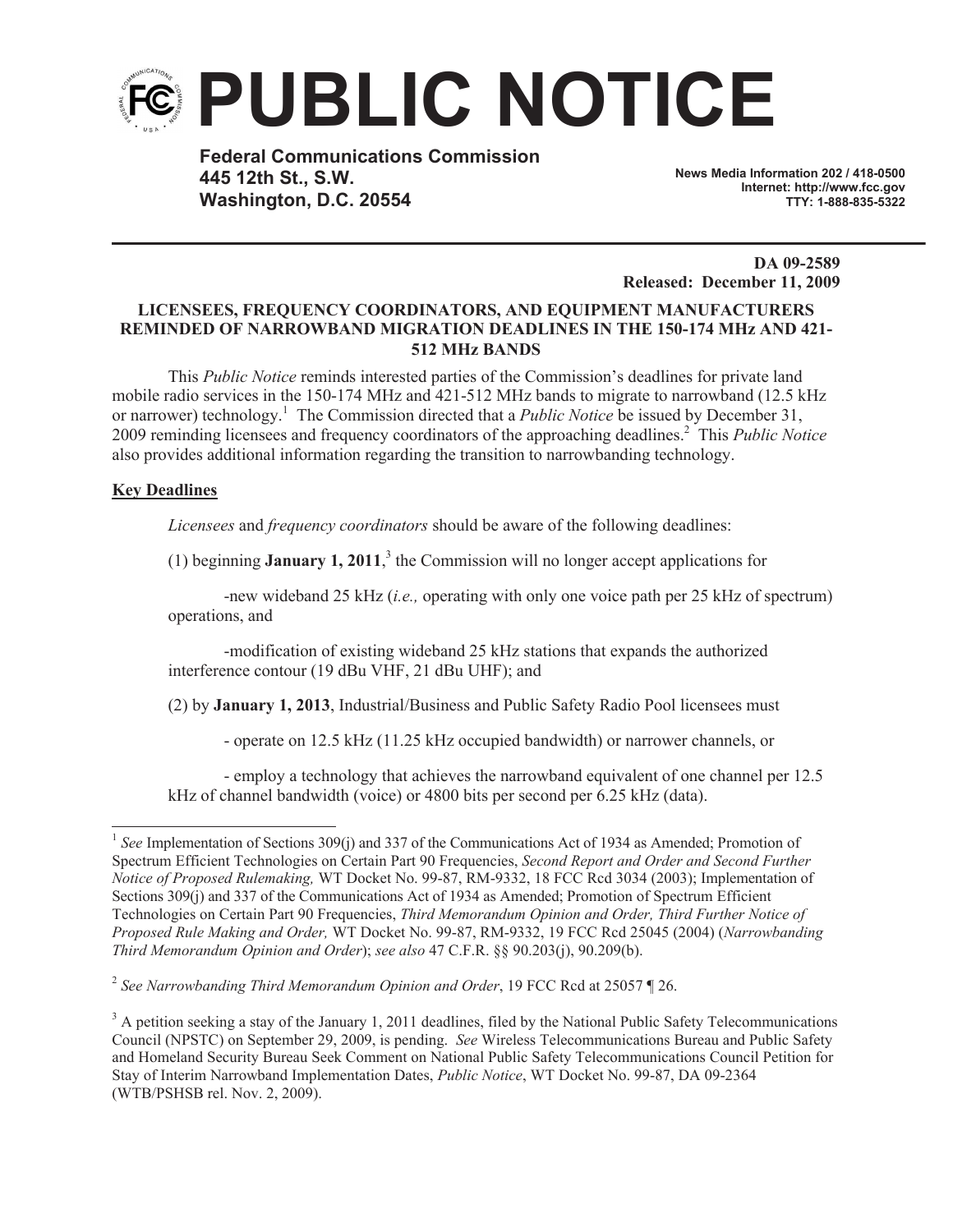*Equipment manufacturers* should be aware that, beginning **January 1, 2011**, the manufacture, importation, or certification of any 150-174 MHz or 421-512 MHz band equipment capable of operating with only one voice path per 25 kHz of spectrum will be prohibited; and applications for equipment certification must specify 6.25 kHz capability.<sup>4</sup>

#### **Additional Information**

## **How should licensees notify the Commission that they are in compliance with the January 1, 2013 deadline to migrate to narrowband or narrowband-equivalent technology?**

The answer to this question depends on how and when the station came into compliance.

Licensees of stations that already satisfy the narrowbanding requirements because their authorized bandwidth does not exceed 12.5 kHz do not need to take any action to notify the Commission that the station has met the narrowbanding deadline.

Licensees of stations that currently are authorized to operate with a bandwidth exceeding 12.5 kHz that are transitioning to 12.5 kHz or narrower operation must file a modification application to either add a narrowband emission designator or change the wideband emission designator to a narrowband emission designator.<sup>5</sup> The licensee will not need to take any additional action to notify the Commission that the station has met the narrowbanding deadline. Adding or changing an emission designator for an existing frequency does not trigger a new construction requirement, so the licensee will not need to file a new construction notification.

*Note: Many stations are or will be authorized to operate on their assigned frequencies with multiple authorized bandwidths, including both wideband 25 kHz emissions and 12.5 kHz or narrower emissions. It is not necessary for licensees of such stations to delete the wideband 25 kHz emission designator in order to demonstrate compliance with the January 1, 2013 deadline. Instead, absent information to the contrary, stations that were authorized to operate with both wideband and narrowband emissions prior to January 1, 2013 will initially be presumed to be operating only with narrowband emissions (*i.e*., that the wideband mode has been disabled) after January 1, 2013. (All equipment certified since 1997 has been required to have a 12.5 kHz operational mode. Licensees should check with their radio equipment vendor to determine how to ensure that the equipment is operating in the 12.5 kHz mode.) The Commission also will have discretion to inquire of licensees to verify that they are operating in compliance with the Commission's rules.*

Licensees of stations that currently are authorized to operate with a bandwidth exceeding 12.5 kHz that have complied or will comply with the narrowbanding deadline by adopting narrowbandequivalent equipment will be required to certify compliance with the deadline. This is necessary because it will not always be apparent from the license's technical parameters whether a 25 kHz station is a noncompliant wideband station or a compliant narrowband-equivalent station. We plan to implement this

<sup>&</sup>lt;sup>4</sup> These 2011 deadlines applicable to manufacturers also are subject of the NPSTC petition for stay. The 6.25 kHz requirement does not apply to hand-held transmitters with an output power of two watts or less. *See* 47 C.F.R. § 90.203(j)(4).

<sup>&</sup>lt;sup>5</sup> Currently, the Commission's rules require frequency coordination for a modification application that proposes to reduce the authorized bandwidth on the licensed center frequencies, *see* 47 C.F.R. § 90.175, but the Commission has sought comment on exempting such applications from this requirement. *See* Amendment of Part 90 of the Commission's Rules, *Notice of Proposed Rulemaking and Order*, WP Docket No. 07-100, 22 FCC Rcd 9595, 9596- 97 ¶ 3 (2007).